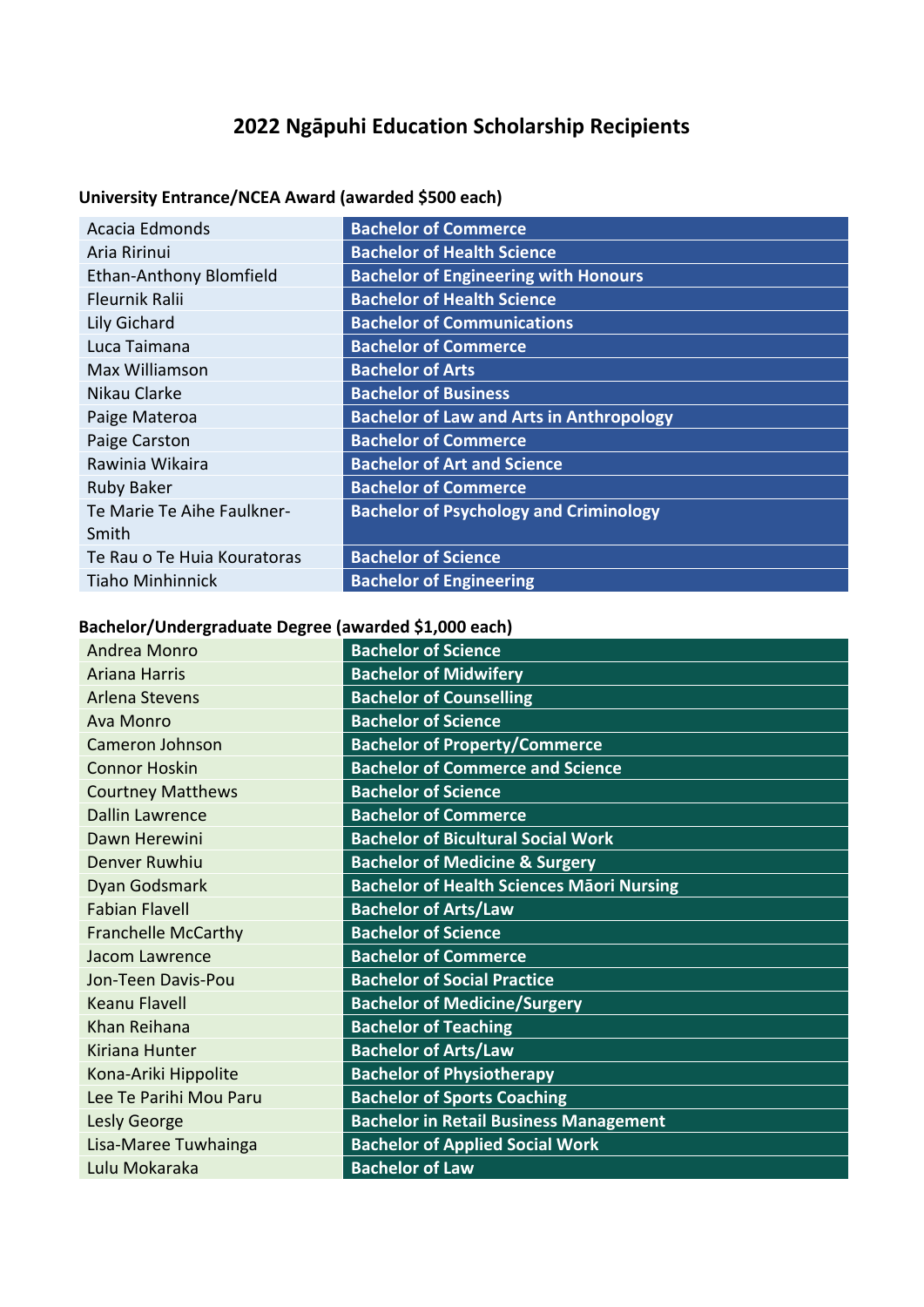| <b>Bachelor of Applied Social Work</b> |
|----------------------------------------|
| <b>Bachelor of Science</b>             |
| <b>Bachelor of Applied Management</b>  |
| <b>Bachelor of Education</b>           |
| <b>Bachelor of Law</b>                 |
| <b>Bachelor of Pharmacy</b>            |
| <b>Bachelor of Arts/Law</b>            |
| <b>Bachelor of Nursing</b>             |
| <b>Bachelor of Social Work</b>         |
| <b>Bachelor of Dental Surgery</b>      |
| <b>Bachelor of Health Science</b>      |
| <b>Bachelor of Commerce/Law</b>        |
| <b>Bachelor of Arts</b>                |
| <b>Bachelor of Dental Surgery</b>      |
| <b>Bachelor of Applied Management</b>  |
| <b>Bachelor of Social Work</b>         |
| <b>Bachelor of Arts</b>                |
| <b>Bachelor of Design Innovation</b>   |
| <b>Bachelor of Business</b>            |
|                                        |

### **Graduate or Post-Graduate Diploma (awarded \$1,500 each)**

| Gini Shepheard             | Post-Graduate Diploma in Bicultural Supervision              |
|----------------------------|--------------------------------------------------------------|
| <b>Grace Van Den Brink</b> | Post-Graduate Diploma in Bicultural Professional Supervision |
| <b>Grace Wipaki</b>        | Post-Graduate Diploma in Health Science                      |
| Ngamamaerua Pou            | <b>Graduate Diploma in Science (Psychology)</b>              |
| Oranoa Henare              | Post-Graduate Diploma in Poutahu Whakaakoranga Akorau        |
| Tayla Alexander-Crawford   | Post-Graduate Diploma in Educational Psychology Practice     |
| Te Marino Martin-Kawiti    | <b>Post-Graduate Diploma in Education</b>                    |

#### **Honours Recipients (awarded \$1,500 each)**

| Gianna Bean              | <b>Bachelor of Engineering (Hons)</b>                         |
|--------------------------|---------------------------------------------------------------|
| Jasmine Milton           | <b>Bachelor of Arts and Law (Hons)</b>                        |
| L'Rey Karaitiana         | <b>Bachelor of Engineering (Hons)</b>                         |
| <b>Reece Waters</b>      | <b>Bachelor of Business (Hons)</b>                            |
| <b>Taine Naera</b>       | <b>Bachelor of Engineering (Hons)</b>                         |
| Te Wehenga Johnson       | <b>Bachelor of Engineering (Hons)</b>                         |
| <b>Torres Transfield</b> | <b>Bachelor of Computing and Mathematical Sciences (Hons)</b> |

### **Masters Recipients (awarded \$2,000 each)**

| Kahurangi Eruera            | <b>Masters in Architecture Professional</b> |
|-----------------------------|---------------------------------------------|
| Lilli Kolo                  | <b>Masters of Social Science</b>            |
| Mere Taylor-Tuiloma         | <b>Masters in Māori Visual Arts</b>         |
| Te Oho Mauri Whangapirita-  | <b>Masters in Matauranga Māori</b>          |
| Sarich                      |                                             |
| Wairere Whangapirita-Sarich | <b>Masters in Matauranga Māori</b>          |